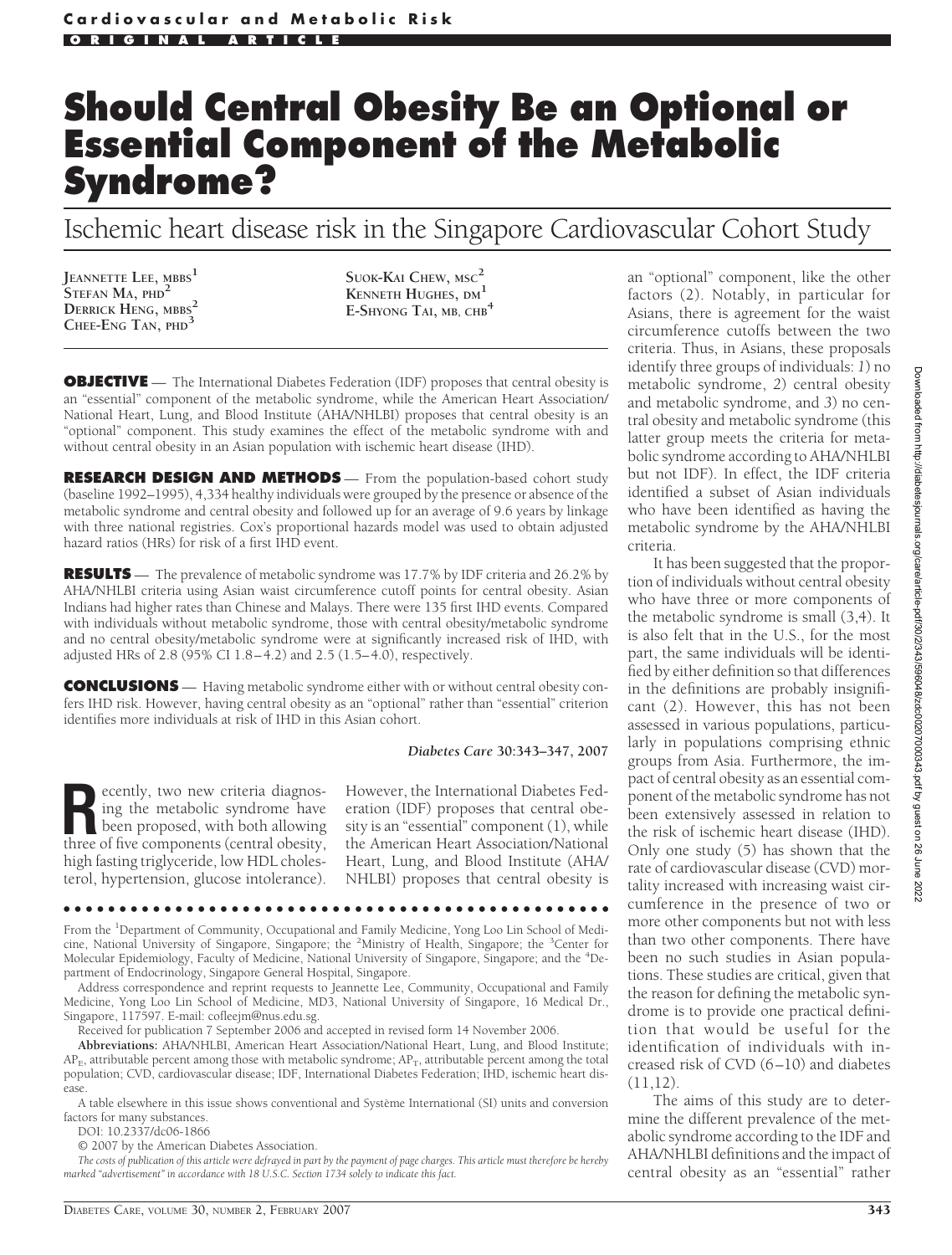than "optional" component of the metabolic syndrome on the risk of IHD in a healthy Asian population.

# **RESEARCH DESIGN AND**

**METHODS** — The Singapore Cardiovascular Cohort Study is a populationbased prospective study combining two cross-sectional surveys. These are the 1992 National Health Survey (13) and the National University of Singapore Heart Study (1993–1995) (14). The methodologies of these surveys were described in detail and are only briefly described here.

Both surveys were a random sample of all Singapore residents, with disproportionate sampling by ethnic group to increase the number of Malays and Asian Indians relative to Chinese. Consent was obtained from all participants before conduct of study. This study has also been approved by the National University of Singapore institutional review board.

### Baseline measurements

Ethnicity was self-reported and classified into Chinese, Malay, or Asian Indian. Two readings of blood pressure were taken after adequate resting using a standard mercury sphygmomanometer. If the two readings differed (diastolic by  $>15$ mmHg or systolic 25 mmHg), a third reading was performed. The mean values of the closest two readings were calculated. Measurements were made of waist circumference (narrowest part of the body below the costal margin), weight, and height. Smoking was categorized as non- or current smoker, and alcohol intake as less than once a month or greater than or equal to once a month. Individuals were asked if they had ever been diagnosed as having preexisting IHD, cerebrovascular disease, diabetes, or hypertension and whether medication was prescribed.

All subjects were examined in the morning following a 10-h fast. Serum total cholesterol, triglyceride, and HDL cholesterol were measured using Kodak Ektachem Clinical Chemistry Slides (Kodak, Rochester, NY), and LDL cholesterol was calculated using the Friedewald formula. Plasma glucose was measured by the glucose oxidase method using blood collected in fluoride oxalate tubes. Individuals with type 2 diabetes were determined from medical history or if the fasting blood glucose was  $\geq 7.0$  mmol/l during the physical examination.

#### Metabolic syndrome criteria

The central obesity/metabolic syndrome status of individuals was obtained using the criteria set out by IDF (1) and AHA/ NHLBI (2): *1*) elevated triglycerides: 150 mg/dl (1.7 mmol/l), *2*) reduced HDL cholesterol: <40 mg/dl (1.03 mmol/l) in male subjects and  $<$  50 mg/dl (1.29 mmol/l) in female subjects, *3*) elevated blood pressure: systolic  $\geq$ 130 mmHg or diastolic  $\geq 85$  mmHg or on treatment for hypertension, *4*) elevated fasting plasma glucose:  $\geq$ 100 mg/dl (5.6) mmol $\overline{1}$ ) or on treatment for type 2 diabetes, and *5*) central obesity, using the waist circumference for South Asians/Asians:  $\geq$ 90 cm in male subjects and  $\geq$ 80 cm in female subjects.

Using these five metabolic score components, individuals were categorized into three central obesity/metabolic syndrome groups: *1*) no metabolic syndrome, which includes individuals with less than three metabolic syndrome components; *2*) central obesity and metabolic syndrome, which includes individuals with elevated waist circumference and two or more other components; and *3*) no central obesity and metabolic syndrome, which includes individuals with low waist circumference but three or more other components.

# IHD events

Data regarding IHD events were obtained by linking individual records (using unique identity card numbers) to three national registries of the Singapore Ministry of Health: *1*) Registry of Births and Deaths, *2*) Hospital Inpatient Discharge Database (this captures inpatient discharge information from all public and private hospitals, including day-surgery revascularization procedures such as coronary artery angioplasty or coronary stent placement), and *3*) Singapore Myocardial Infarct Registry (this has comprehensive nationwide coverage of acute myocardial infarctions). An IHD event was defined as admission or death due to acute myocardial infarction or IHD (codes 410–414 of the ICD-9). For confidentiality, all personal identifiers were removed from the dataset before analysis.

# Data analysis

Statistical analyses were performed using SPSS (version XIII SPSS for Windows, release 13.0.1, 2004; Chicago, IL). Categorical variables were expressed in percentages and continuous variables in means  $\pm$  SD unless otherwise specified.

Incidence rates for first IHD events were calculated for each of the central obesity/ metabolic syndrome groups, and Cox proportional hazards regression was used to obtain adjusted hazard ratios (HRs) for first IHD events. The time-to-IHD event was the difference between the date of the first IHD event and the date of entry into the study. Subjects without IHD were censored at 31 December 2002 or the date of non-IHD death, whichever occurred first. HRs were adjusted for age, sex, ethnic group, study, LDL cholesterol, smoking, and alcohol intake. Interaction terms, created using the three central obesity/ metabolic syndrome groups, with ethnic group ( $P = 0.387$ ), sex ( $P = 0.911$ ), and study  $(P = 0.081)$  analyzed separately, showed no significant interaction in the model; thus, the analysis was done with ethnic group, sex, and study combined. An interaction term consisting of follow-up time and the three central obesity/ metabolic syndrome groups was used to test the proportional hazards assumption (15) for occurrence of IHD events and was found not to be significant  $(P = 0.351)$ , indicating proportional hazard over time. The attributable percent among those with metabolic syndrome  $(AP<sub>F</sub>:$  the percent of risk IHD among those with metabolic syndrome that is due to metabolic syndrome) and attributable percent among the total population  $(AP_T$ : that is the percent of risk of IHD among the whole population that is due to the metabolic syndrome) was also calculated for both AHA/NHLBI and IDF criteria with and without diabetes.

Downloaded from http://diabetesjournals.org/care/article-pdf/30/2/343/596048/zdc00207000343.pdf by guest on 26 June Downloaded from http://diabetesjournals.org/care/article-pdf/30/2/343/596048/zdc00207000343.pdf by guest on 26 June 2022

2022

**RESULTS** — There were 4,334 participants after excluding 92 participants with preexisting IHD and 27 with missing data. These comprised 2,546 Chinese, 909 Malays, and 879 Asian Indians. There were 2,087 male subjects and 2,247 female subjects. The mean duration of follow up was  $9.6 \pm 1.5$  years and totaled 41,400 person-years. A total of 135 first IHD events were reported.

Table 1 shows that the prevalence of the three central obesity/metabolic syndrome groups were: no metabolic syndrome, 73.8%; central obesity/metabolic syndrome, 17.7%; and no central obesity/ metabolic syndrome, 8.5%. Using the Asian criteria for waist circumference, the prevalence of metabolic syndrome according to the IDF was 17.7% and 26.2% according to the AHA/NHLBI. The prevalence of the three groups was also different among the ethnic groups, with Asian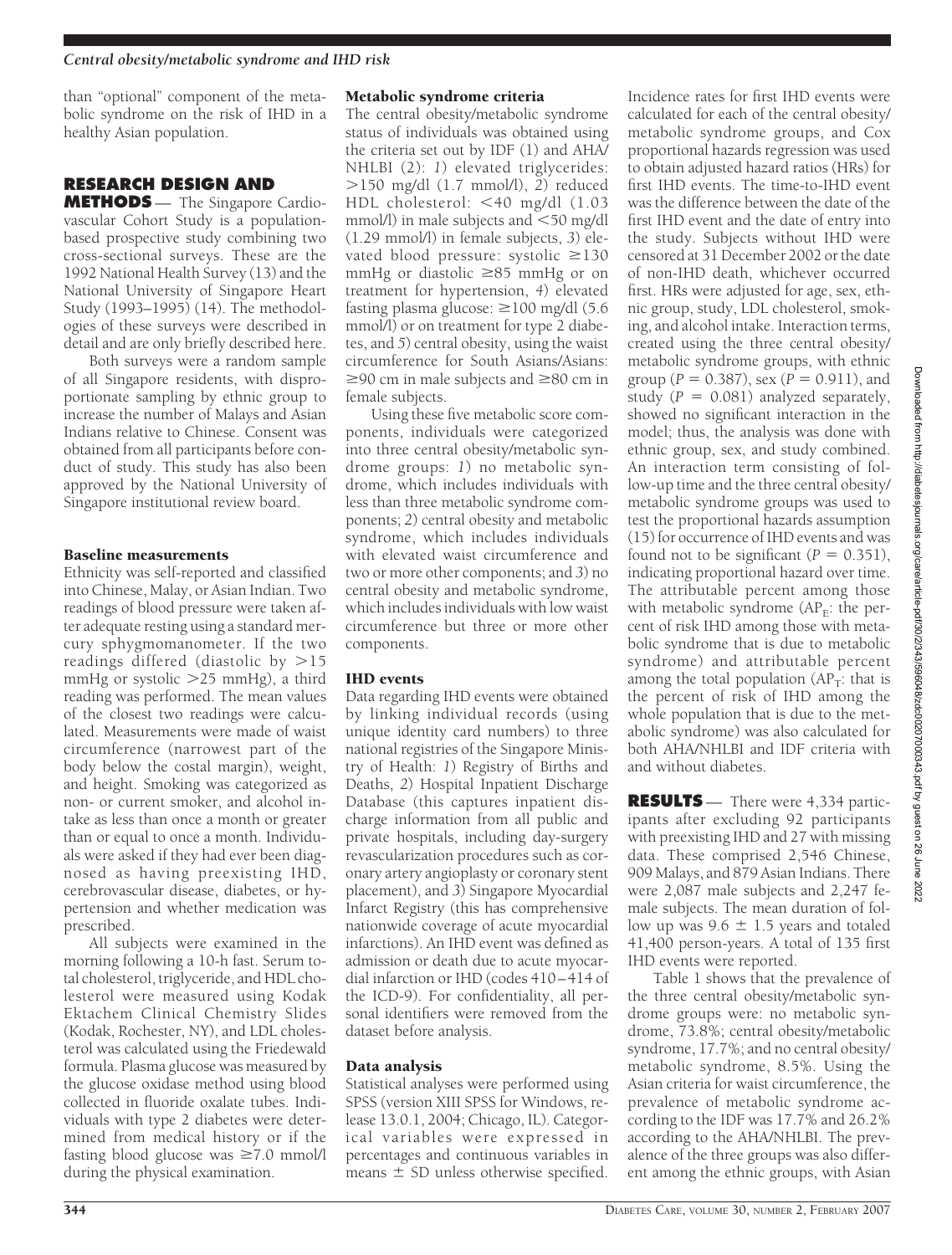| Characteristics                       | No metabolic<br>syndrome | Central<br>obesity/metabolic<br>syndrome | No central obesity/<br>metabolic<br>syndrome |  |
|---------------------------------------|--------------------------|------------------------------------------|----------------------------------------------|--|
| n(%)                                  | 3,200 (73.8)             | 766 (17.7)                               | 368(8.5)                                     |  |
| Ethnic group*                         |                          |                                          |                                              |  |
| Chinese                               | 2,017 (79.2)             | 309(12.1)                                | 220(8.6)                                     |  |
| Malays                                | 637(70.1)                | 206(22.7)                                | 66(7.3)                                      |  |
| Asian Indians                         | 546 (62.1)               | 251 (28.6)                               | 82 (9.3)                                     |  |
| Sex*                                  |                          |                                          |                                              |  |
| Male.                                 | 1,505(72.1)              | 339 (16.2)                               | 243(11.6)                                    |  |
| Female                                | 1,695(75.4)              | 427(19.0)                                | 125(5.6)                                     |  |
| Age (years) <sup>†</sup>              | $36.8 \pm 11.9$          | $48.8 \pm 12.0$                          | $47.9 \pm 12.2$                              |  |
| Total cholesterol<br>$(mmol/l)$ †     | $5.2 \pm 1.0$            | $5.9 \pm 1.1$                            | $5.8 \pm 1.1$                                |  |
| LDL cholesterol<br>$(mmol/l)$ †       | $3.4 \pm 0.9$            | $3.9 \pm 1.0$                            | $3.8 \pm 1.4$                                |  |
| HDL cholesterol<br>$(mmol/l)$ †       | $1.3 \pm 0.3$            | $1.0 \pm 0.3$                            | $0.9 \pm 0.2$                                |  |
| Triglycerides†                        | 1.0                      | 1.9                                      | 2.2                                          |  |
| Fasting glucose<br>$(mmol/l)$ †       | $5.3 \pm 1.0$            | $6.5 \pm 2.4$                            | $6.9 \pm 2.8$                                |  |
| Systolic blood pressure<br>$(mmHg)$ † | $114.6 \pm 15.2$         | $137.4 \pm 21.9$                         | $136.3 \pm 20.3$                             |  |
| Diastolic blood<br>pressure (mmHg)†   | $67.6 \pm 10.9$          | $81.9 \pm 11.9$                          | $80.9 \pm 11.5$                              |  |
| Waist circumference<br>$(cm)$ †       | $73.1 \pm 9.4$           | $92.6 \pm 8.4$                           | $79.8 \pm 6.6$                               |  |
| BMI $(kg/m^2)$ †                      | $22.1 \pm 3.4$           | $29.0 \pm 3.8$                           | $23.8 \pm 2.5$                               |  |
| Diabetes†                             | $81 \pm 2.5$             | $195 \pm 25.5$                           | $102 \pm 27.7$                               |  |
| Current smoker*                       | 580 (18.1)               | 119(15.6)                                | 95(25.8)                                     |  |
| Alcohol intake*                       | 316(9.9)                 | 69(9.0)                                  | 55(14.9)                                     |  |
| Study*                                |                          |                                          |                                              |  |
| <b>NHS 92</b>                         | 2,684(83.9)              | 434 (56.7)                               | 291 (79.1)                                   |  |
| <b>NUHHS</b>                          | 516 (16.1)               | 332 (43.3)                               | 77(20.9)                                     |  |

Data are  $n$  (%) or means  $\pm$  SD. \*Categorical variables; for ethnic group and sex, percentages are shown. †Continuous variables; for triglycerides, median values are shown. NHS 92, 1992 National Heart Study; NUHHS, National University of Singapore Heart Study.

Indians having the highest prevalence of metabolic syndrome in both the presence (28.6%) and absence (9.3%) of central obesity (Table 1).

Table 1 further describes the characteristics of the three central obesity/ metabolic syndrome groups. Compared with those with three or more metabolic syndrome components without central obesity, those with three or more components with central obesity were older, more obese, and had higher blood pressure. In addition, they were more likely to be female and of Malay or Asian-Indian ethnicity. However, in contrast, individuals with three or more metabolic syndrome components without central obesity had higher plasma triglyceride and higher fasting glucose values than those with three or more components with central obesity. Also, in this group,

there was a higher proportion of current smokers (25.8%) compared with the group with three or more components with central obesity (15.6%) or no metabolic syndrome (18.1%).

Table 2 shows the risk of IHD for the three central obesity/metabolic syndrome groups including and excluding individuals with type 2 diabetes. The highest incidence rates were for the central obesity/ metabolic syndrome and no central obesity/metabolic syndrome groups, which included diabetic patients at 8.8 and 9.5 per 1,000 person-years, respectively. Compared with the no metabolic syndrome group, individuals with central obesity/metabolic syndrome and no central obesity/metabolic syndrome had significantly increased risks for IHD with adjusted HRs of 2.8 (95% CI 1.8–4.2) and  $2.5$   $(1.5-4.0)$ , respectively. A com-

parison of the central obesity/metabolic syndrome and no central obesity/ metabolic syndrome groups showed no significant difference in risk of IHD between them, with HR 1.0 (95% CI 0.6– 1.5) and an absolute rate difference of 0.7  $(-4.7 \text{ to } +3.2)$ .

The exclusion of diabetic patients did not greatly reduce the risk of IHD for both central obesity/metabolic syndrome or no central obesity/metabolic syndrome groups (adjusted HR 2.5 [95% CI 1.6– 4.2] and 1.9 [1.0–3.3], respectively), and there was not a significant difference between the two groups.

Individuals with the metabolic syndrome using either the IDF or AHA/ NHLBI criteria were found to have an increased risk of IHD (Table 3). The exclusion of diabetic patients did not remarkably change the risk estimates for either the IDF or AHA/NHLBI criteria and adjusted HRs were similar (HR 2.3 [95% CI 1.5–3.6] using both criteria). The  $AP_F$ among those with metabolic syndrome according AHA/NHLBI criteria was higher (84%) than the IDF criteria (76%). Similarly, the  $AP<sub>T</sub>$  was also found to be higher when the AHA/NHLBI criteria were used (57.6%) compared with the IDF criteria (36.4%). Although the  $AP_F$ did not change when diabetic patients were excluded from the analyses, the  $AP<sub>T</sub>$  was lowered to 48.0 and 28.0% for the AHA/NHLBI and IDF criteria, respectively.

)ownloaded from http://diabetesjournals.org/care/article-pdf/30/2/343/59602070207020343.pdf by guest on 26 June Downloaded from http://diabetesjournals.org/care/article-pdf/30/2/343/596048/zdc00207000343.pdf by guest on 26 June 20222022

**CONCLUSIONS** — Ourstudyshowed that the prevalence of the metabolic syndrome is 17.7% based on IDF criteria but 26.2% based on AHA/NHLBI criteria. This meant that 8.5% of the population had three or more metabolic syndrome components in the absence of central obesity while using the Asian definition. Thus, making central obesity an "essential" rather than "optional" component in diagnosing metabolic syndrome fails to identify a fairly large proportion of individuals who otherwise would be classed as having the metabolic syndrome.

Our study also showed that individuals in central obesity/metabolic syndrome and no central obesity/metabolic syndrome groups are at similar risk of IHD. This suggests that including central obesity as an "essential" component for the diagnosis of metabolic syndrome, as proposed by IDF, does not add more to the identification of individuals at increased risk of IHD. These findings from our study suggest, at least in this Asian popu-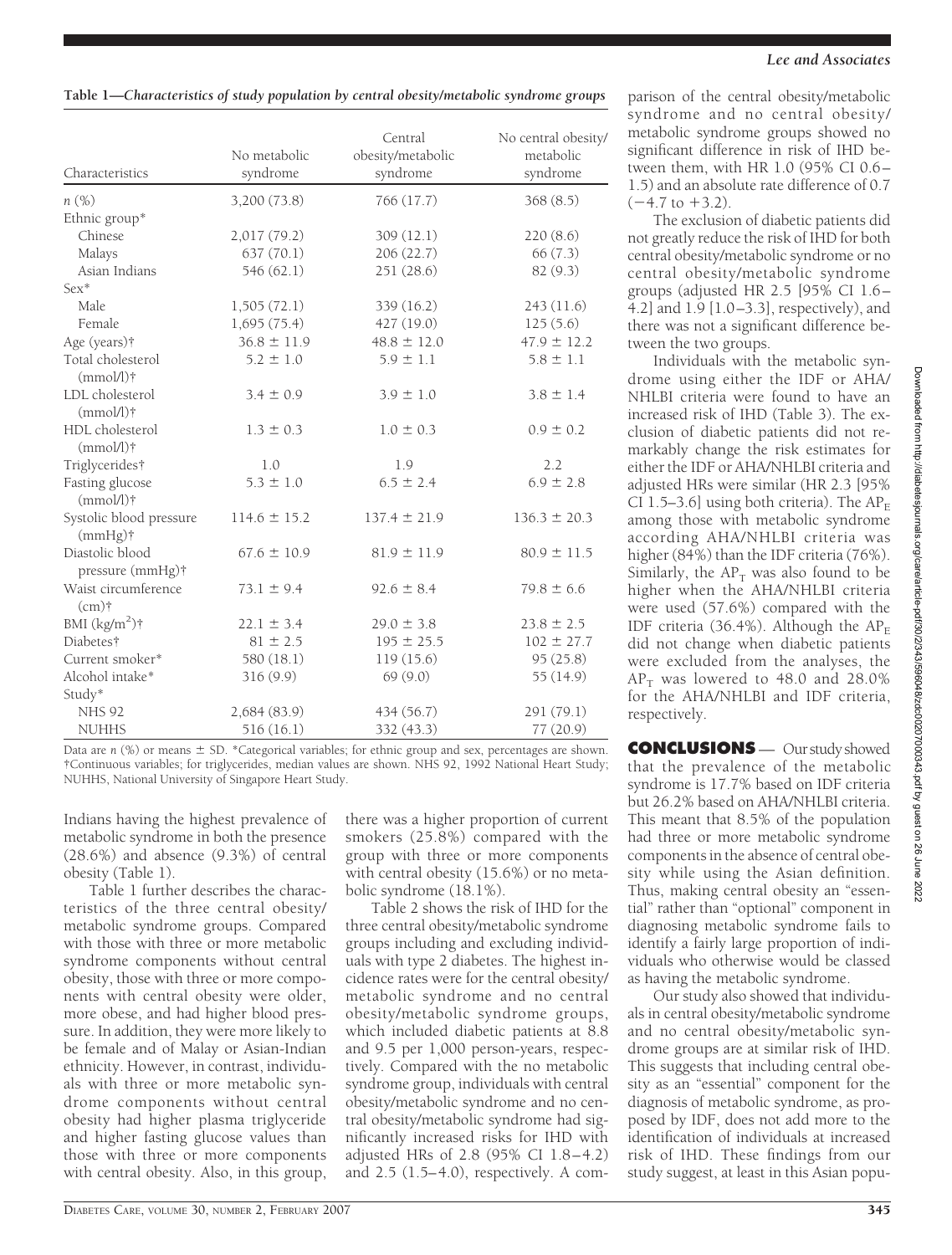#### **Table 2—***Association of central obesity/metabolic syndrome groups with risk of IHD*

|                             | <i>n</i> of events $(\%)$ | Person-years | Incidence rate (per 1,000<br>person-years) | HR $(95\%$ CI)* | HR (95% CI) <sup>†</sup> |
|-----------------------------|---------------------------|--------------|--------------------------------------------|-----------------|--------------------------|
|                             |                           |              |                                            |                 |                          |
| Including diabetic patients |                           |              |                                            |                 |                          |
| No MetS                     | 44(1.4)                   | 31,318       | $1.4(0.9-1.8)$                             | 1.0             | 1.0                      |
| CO/MetS                     | 59 (7.7)                  | 6,716        | $8.8(6.6 - 11.0)$                          | $6.1(4.1-9.0)$  | $2.8(1.8-4.2)$           |
| No CO/MetS                  | 32(8.7)                   | 3,366        | $9.5(6.5-13.4)$                            | 6.7(4.2–10.6)   | $2.5(1.5-4.0)$           |
| CO/ MetS vs. no CO/MetS     |                           |              |                                            | $0.9(0.6-1.4)$  | $1.0(0.6-1.5)$           |
| Excluding diabetic patients |                           |              |                                            |                 |                          |
| No MetS                     | 40(1.3)                   | 30,541       | $1.3(0.9-1.7)$                             | 1.0             | 1.0                      |
| CO/MetS                     | 38(6.7)                   | 5,013        | $7.6(5.2 - 10.0)$                          | $5.6(3.6-8.8)$  | $2.5(1.6-4.2)$           |
| No CO/MetS                  | 18(6.8)                   | 2,453        | $7.3(4.3 - 11.5)$                          | $5.5(3.2-9.7)$  | $1.9(1.0-3.3)$           |
| CO/MetS vs. no CO/MetS      |                           |              |                                            | $1.0(0.6-1.8)$  | $1.2(0.8-1.5)$           |

\*Unadjusted HRs. †Adjusted HRs for age, study, ethnic group, sex, LDL cholesterol, smoking (nonsmoker vs. current smoker), and alcohol intake (none/occasional  $vs. \geq 1/month$ ). CO, central obesity; MetS, metabolic syndrome.

lation, that having central obesity as an "optional" component of the metabolic syndrome instead of an "essential" component identifies a significantly greater number of individuals at increased risk of IHD. From the absolute measures, the  $AP<sub>F</sub>$  and  $AP<sub>T</sub>$  using the AHA/NHLBI criteria was higher than the IDF criteria. Thus, individuals with the metabolic syndrome, using the AHA/NHLBI criteria, can attribute a higher proportion of their risk of IHD to the metabolic syndrome. Similarly, a higher proportion of the risk of IHD for the total study population can be attributed to metabolic syndrome using the AHA/NHLBI rather than the IDF criteria.

The IDF based their recommendation on the strength of the evidence linking waist circumference with CVD and the other components of the metabolic syn-

drome (16,17) and states that central obesity is an early step in the etiological cascade leading to the full metabolic syndrome. Our findings refute neither of these premises. Indeed, one study (18) in Japan has shown that visceral adiposity was a crucial determinant on the degree of insulin resistance associated with the presence of other metabolic syndrome components. In that study, the presence of three or more metabolic syndrome components was associated with a lesser degree of insulin resistance if visceral adiposity was not one of the three components (versus if it was). However, in relation to identifying individuals at increased risk of IHD, it does appear that central obesity adds to the risk of IHD in much the same way as the other four risk factors. This is in line with the findings of Katzmarzyk et al. (5), who showed that

increasing waist circumference was associated with increased risk of CVD mortality when added to the other components of the metabolic syndrome. However, the presence of central obesity as one of the components of metabolic syndrome does not appear to alter the association between the presence of other multiple components and the risk of IHD. Thus, while making central obesity an essential requirement may make etiological sense and may be relevant to the identification of the insulin-resistant individual, the evidence that this approach is important for the identification of individuals at risk of IHD is limited at this time.

Several factors could also explain our findings. First, central obesity may not cause IHD directly but rather through the associated risk factors and thus may not have a strong influence on the risk of IHD

#### **Table 3—***Risk of IHD for individuals with the metabolic syndrome according to IDF and AHA criteria*

|                             |                           |              | Incidence rate           |                          |                |
|-----------------------------|---------------------------|--------------|--------------------------|--------------------------|----------------|
|                             | <i>n</i> of events $(\%)$ | Person-years | (per 1,000 person-years) | HR $(95\% \text{ CI})^*$ | HR (95% CI)†   |
| Including diabetic patients |                           |              |                          |                          |                |
| IDF criteria                |                           |              |                          |                          |                |
| No MetS                     | 76(2.1)                   | 34,685       | $2.1(1.7-2.7)$           | 1.0                      | 1.0            |
| MetS                        | 59 (7.7)                  | 6,716        | $8.8(6.6 - 11.0)$        | $3.9(2.8-5.5)$           | $2.1(1.4-3.1)$ |
| AHA criteria                |                           |              |                          |                          |                |
| No MetS                     | 44(1.4)                   | 31,319       | $1.4(0.9-1.8)$           | 1.0                      | 1.0            |
| MetS                        | 91(8.0)                   | 10,082       | $9.0(7.2 - 10.9)$        | $6.3(4.4-9.0)$           | $2.7(1.8-4.0)$ |
| Excluding diabetic patients |                           |              |                          |                          |                |
| IDF criteria                |                           |              |                          |                          |                |
| No MetS                     | 58(1.7)                   | 32,994       | $1.8(1.3-2.2)$           | 1.0                      | 1.0            |
| MetS                        | 38(6.7)                   | 5,013        | $7.6(5.2 - 10.0)$        | $4.2(2.8-6.3)$           | $2.3(1.5-3.6)$ |
| AHA criteria                |                           |              |                          |                          |                |
| No MetS                     | 40(1.3)                   | 30,541       | $1.3(0.9-1.7)$           | 1.0                      | 1.0            |
| MetS                        | 56(6.7)                   | 7466         | $7.5(5.5-9.5)$           | 5.6(3.7–8.4)             | $2.3(1.5-3.6)$ |

\*Unadjusted HRs. †Adjusted HRs for age, study, ethnic group, sex, LDL cholesterol, smoking (nonsmoker vs. current smoker), and alcohol intake (none/occasional  $vs. \geq 1/month$ ). MetS metabolic syndrome.